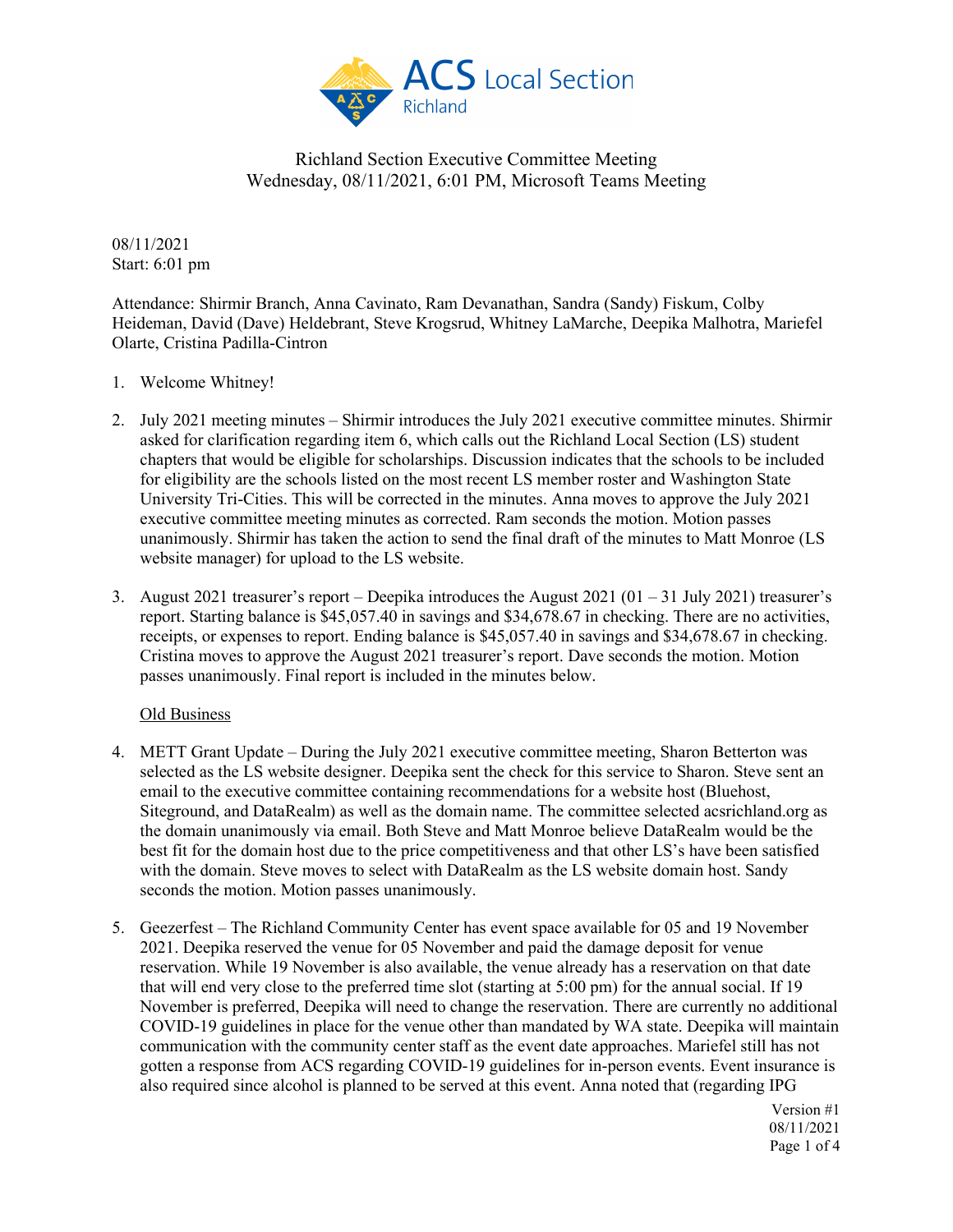

grants) the ACS is currently approving grant proposal for in-person events. Cristina and Mariefel discussed the possibility of hosting a hybrid event. Discussion indicates that there are risks in terms of obtaining refunds for items that require deposits (i.e. catering, insurance, etc.). The policies for refunds need to be explored. There was also discussion about whether members would want to attend an in-person event. Some commented that a hybrid platform could be successful for this type of event. It is still too early to tell if an in-person event would be doable/allowed. The current path forward is to make as many reservations as possible for an in-person event while keeping track of how early things need to be cancelled. A poll should be sent to the membership to determine how many members are interested in attending an in-person event. The speaker also needs to be kept apprised of developments.

6. ACS fall scholarship – There have been no applications received for a scholarship to attend the virtual ACS Fall Meeting. Anna noted that it is summertime (in regard to student schedules), and not many students are presenting at the fall meeting. Anna has taken the action to resend the call to the membership. Whitney noted that several schools around Tri Cities, including Columbia Basin College and Washington State University Tri Cities have platforms that list scholarships available for students to apply. Whitney has taken the action to send this information to Mariefel. Anna noted that the Division of Analytical Chemistry is funding her travel to Atlanta for the Fall Meeting. The Councilor's meeting will be held virtually at no cost. For these reasons, she will not be requesting reimbursement from the LS for attending the Councilor's meeting.

#### New business

- 7. 2022 LS candidates The following candidates have been deemed eligible to run for the 2022 executive committee. For secretary: Uriah Kilgore, Shirmir Branch. For treasurer: Katherine Koh, Deepika Malhotra, Whitney LaMarche. For Chair-Elect: Abhi Karkamkar, Lucas Boron-Brenner. Sandy moves to approve the candidate slate. Dave seconds the motion. Motion passes unanimously. Each candidate's info and photo needs to be submitted to Steve by the first week of September for inclusion in the newsletter. Shirmir will acquire the election roster from ACS prior to distribution of the ballots to the membership.
- 8. LS awards, Project SEED There are two opportunities to apply for grants. The Science café proposal is due 17 October 2021. Up to \$500 can be requested. The Diversity, Inclusion & Respect (DI&R) grant proposal is due 12 November 2021. The LS was awarded a DI&R grant for an event in 2021, which Cristina successfully spearheaded with Stevens Middle School. Anna noted that there is a lot of funding available for 2022 events which the ACS need to award this year. The Committee on Project SEED successfully hosted virtual programs in the summer of 2021. Washington state does not have a Project SEED committee. Anna noted that since students can participate in Project SEED programs virtually, it might be easier for some members who work at PNNL to mentor a student. There will be an open meeting hosted on Tuesday, 24 August at 4:00 pm ET to provide more information about using this online tool. Anna will send the link for the meeting to the executive committee.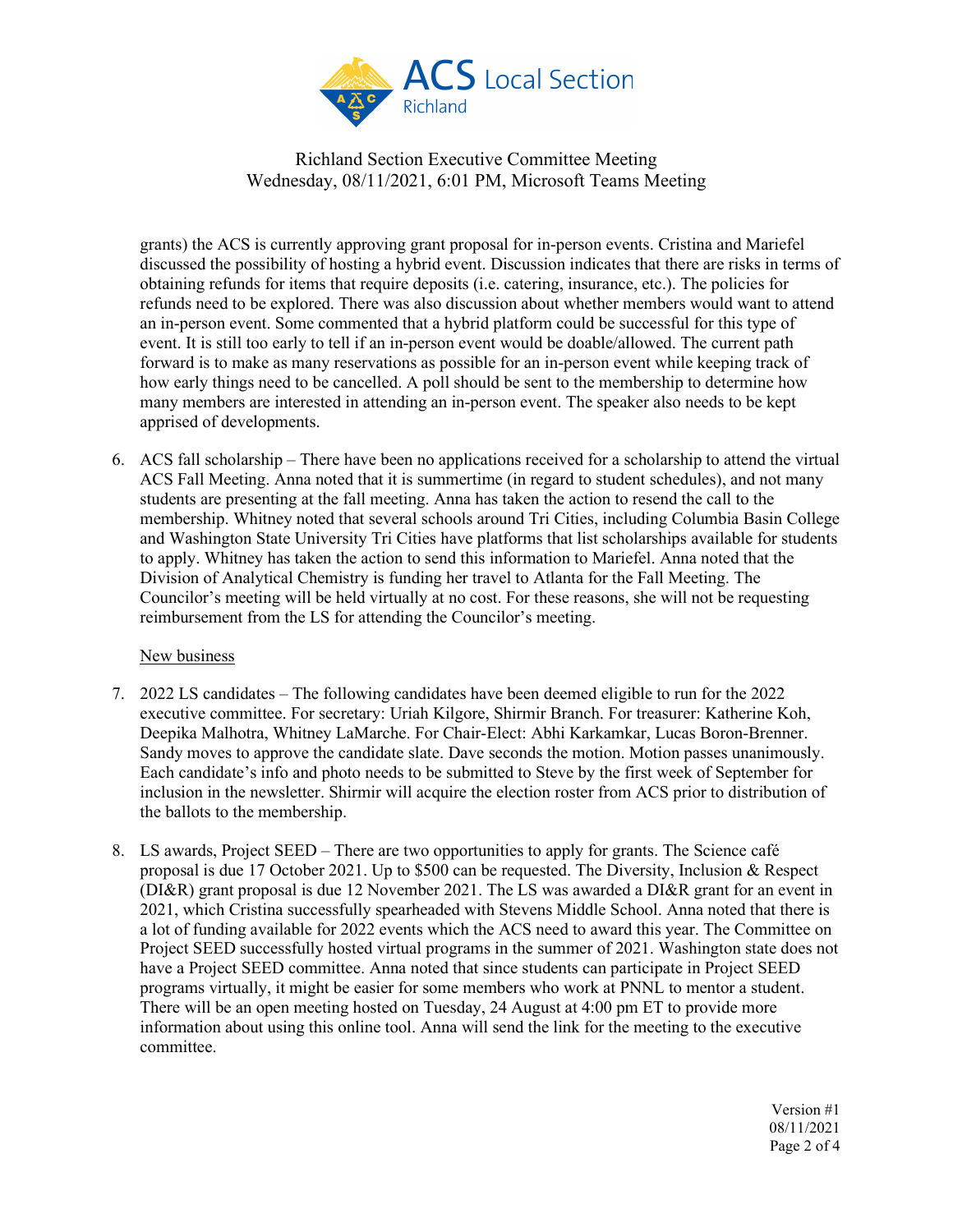

- 9. NOR Board report The NOR Board has not yet received the NORM 2019 report from the Portland LS. Completion of the report has been impacted by COVID-19. The NORM 2021 financial report has not yet been submitted. The Montana LS will host NORM 2022. The Inland Northwest LS is set to host NORM 2023 but is currently not sure about hosting due to lack of volunteers. Ram would like to remind volunteers not to take on more than they are capable of handling, especially during these uncertain times.
- 10. Science café Cristina has proposed to host a professional development workshop. A potential speaker has been selected. He will be giving a workshop on project management at no cost to the LS. Projected timeline for this event will be September 2021. During discussion it was asked how long the speaker would be giving the workshop and what their flexibility would be for the time that the workshop would be given. Discussion also indicates that an in-person event would be favorable.

#### Other business

#### Committee reports

- 11. Programs Updates reported above.
- 12. Membership Updates reported above.
- 13. Nominations No updates to report.
- 14. Awards No updates to report.
- 15. Public Relations Steve asks for description about each committee to be sent to him by the first week of September for inclusion in the next newsletter.
- 16. Education No updates to report.
- 17. Diversity and Inclusion No updates to report.
- 18. Government Affairs No updates to report.
- 19. Women Chemists No updates to report.

Dave moves to adjourn the August 2021 executive committee meeting. Anna seconds the motion. Motion passes unanimously. Mariefel adjourns the August 2021 executive committee meeting at 7:06 pm

> Version #1 08/11/2021 Page 3 of 4